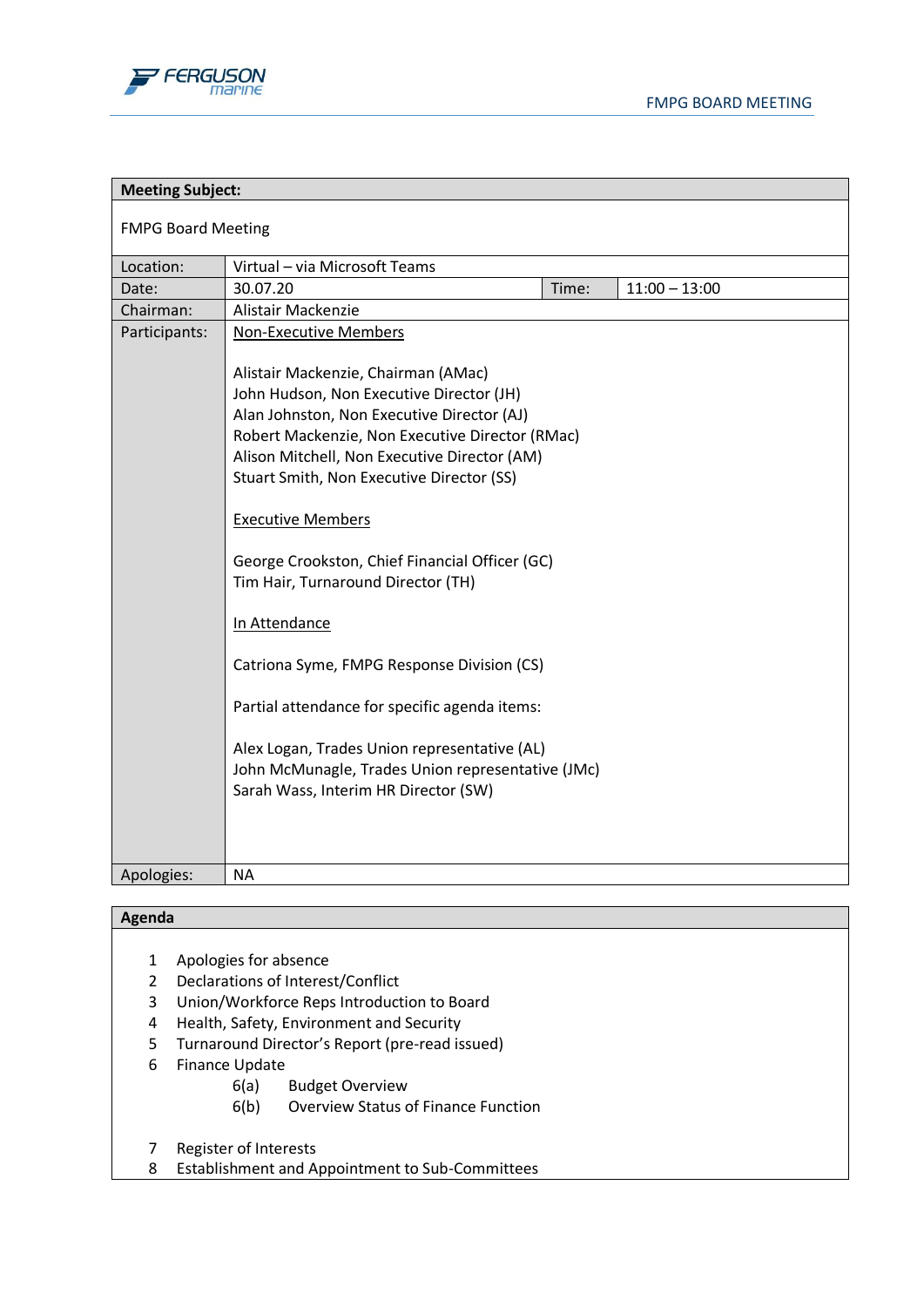

- 8(a) Audit & Risk Committee.
- 8(b) Remuneration Committee.
- 9 Workforce Access to Board preliminary discussion
- 10 'Deep Dive' Review Programme consider future programme of topics/use of meeting date
- 11 Scottish Government/FMPG Framework Document (Draft)
- 12 A.O.C.B.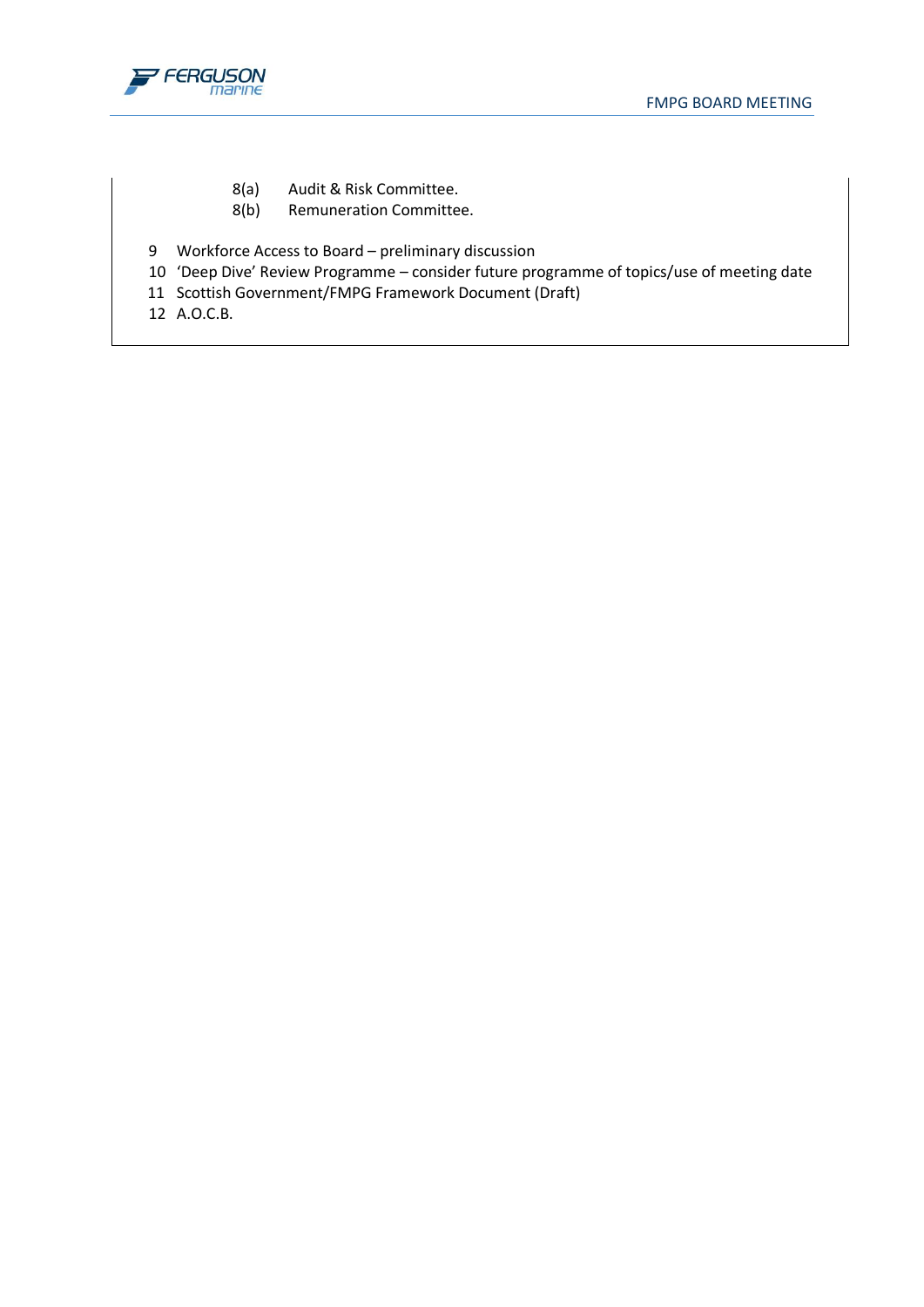



| <b>Item</b>    | <b>Minutes</b>                                                                                      |
|----------------|-----------------------------------------------------------------------------------------------------|
| $\mathbf{1}$   | <b>Apologies for absence</b>                                                                        |
|                | No apologies were given.                                                                            |
|                |                                                                                                     |
| $\overline{2}$ | <b>Declarations of Interest/Conflict</b>                                                            |
|                | No declarations of interest/conflict were given.                                                    |
|                |                                                                                                     |
| 3              | Union/Workforce Reps Introduction to Board                                                          |
|                | AMac introduced AL and JMc the GMB Trades Union Reps who joined the meeting for the                 |
|                | purpose of introductions from/to the Board. AMac invited their thoughts around the yard restart     |
|                | process post - Covid 19 restrictions. Both AL and JMc confirmed that the restart plan is going well |
|                | and that robust control measures have been adopted in line with government guidance. Restart        |
|                | progress is reviewed weekly and it was agreed at the last meeting with TH that the business had     |
|                | to reinforce the subject of social distancing given the increase in employees now having returned   |
|                | to work. Further Toolbox talks have subsequently taken place to reinforce the importance of this    |
|                | subject. JMc advised that he had received some calls from other yards to understand more in         |
|                | relation to FMPG's restart measures which is positive news.                                         |
|                | The matter of a recent cluster in Inverclyde COVID-19 cases was raised and both AL and JMc are      |
|                | content with the track and trace and monitoring systems that the yard has in place.                 |
|                |                                                                                                     |
|                | Pay negotiations have commenced with TH around which AL and JMc have expressed concerns             |
|                | given the potential lengthy approval routes with SG given the impact that the COVID-19 shut         |
|                | down has already had in delaying implementation. AMac thanked the reps for the patience they        |
|                | have shown to date and asked that the COVID-19 delay is recognised and the subject will be          |
|                | progressed by the FMPG Executive team.                                                              |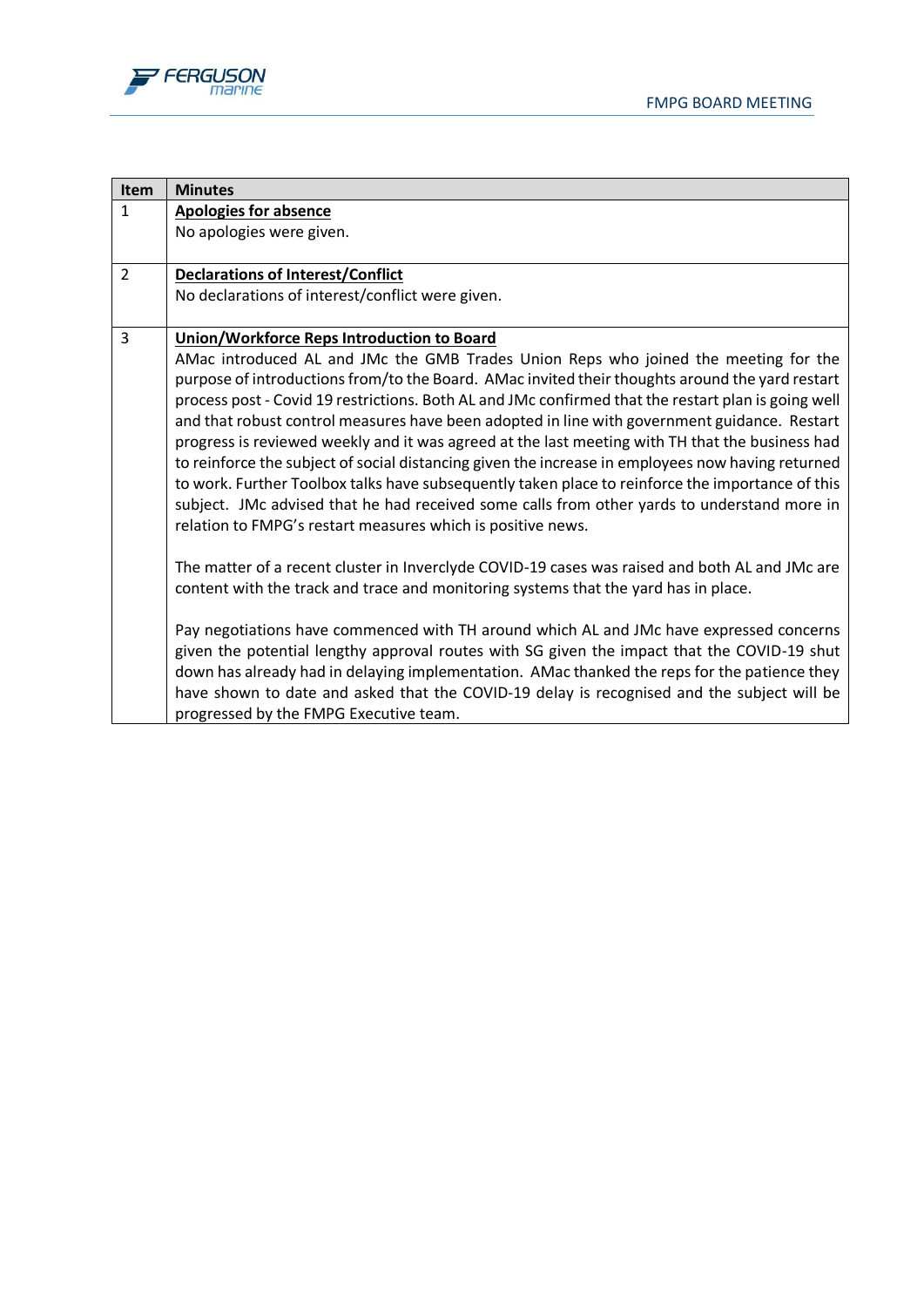

| $\overline{4}$ | Health, Safety, Environment and Security (issued as a pre read)<br>TH highlighted that the accident rate is at a manageable level and there has been no significant<br>injuries.                                |
|----------------|-----------------------------------------------------------------------------------------------------------------------------------------------------------------------------------------------------------------|
|                | TH confirmed that work is ongoing to recruit a Health & Safety Advisor.                                                                                                                                         |
|                | TH confirmed ongoing effort to raise and maintain appropriate standards in HS&E in the yard but<br>is content that the highest risks are being managed in an effective manner and to an acceptable<br>standard. |
|                | SS - Suggested that the Board allocate a 'deep dive' to the subject of health and safety to allow<br>increased visibility to the detail of performance.                                                         |
|                | TH - Agreed and advised he intends to provide better visibility of severity measures going<br>forward.                                                                                                          |
|                | AM - Raised the subject of safety inspections and asked of the structure/system currently<br>adopted around safety inspections.                                                                                 |
|                | TH - Confirmed that a schedule is in place. Senior Management walkrounds of the yard are also<br>in place with health and safety matters being addressed as part of that process.                               |
|                | The Board also discussed physical and cyber security and TH confirmed that there have been no<br>significant issues identified.                                                                                 |
|                | GC confirmed that with support from Scot Gov, he has undertaken an initial review of all IT<br>security and resilience which is still work in progress.                                                         |
|                | AMac - confirmed that Board papers will continue to be password protected.                                                                                                                                      |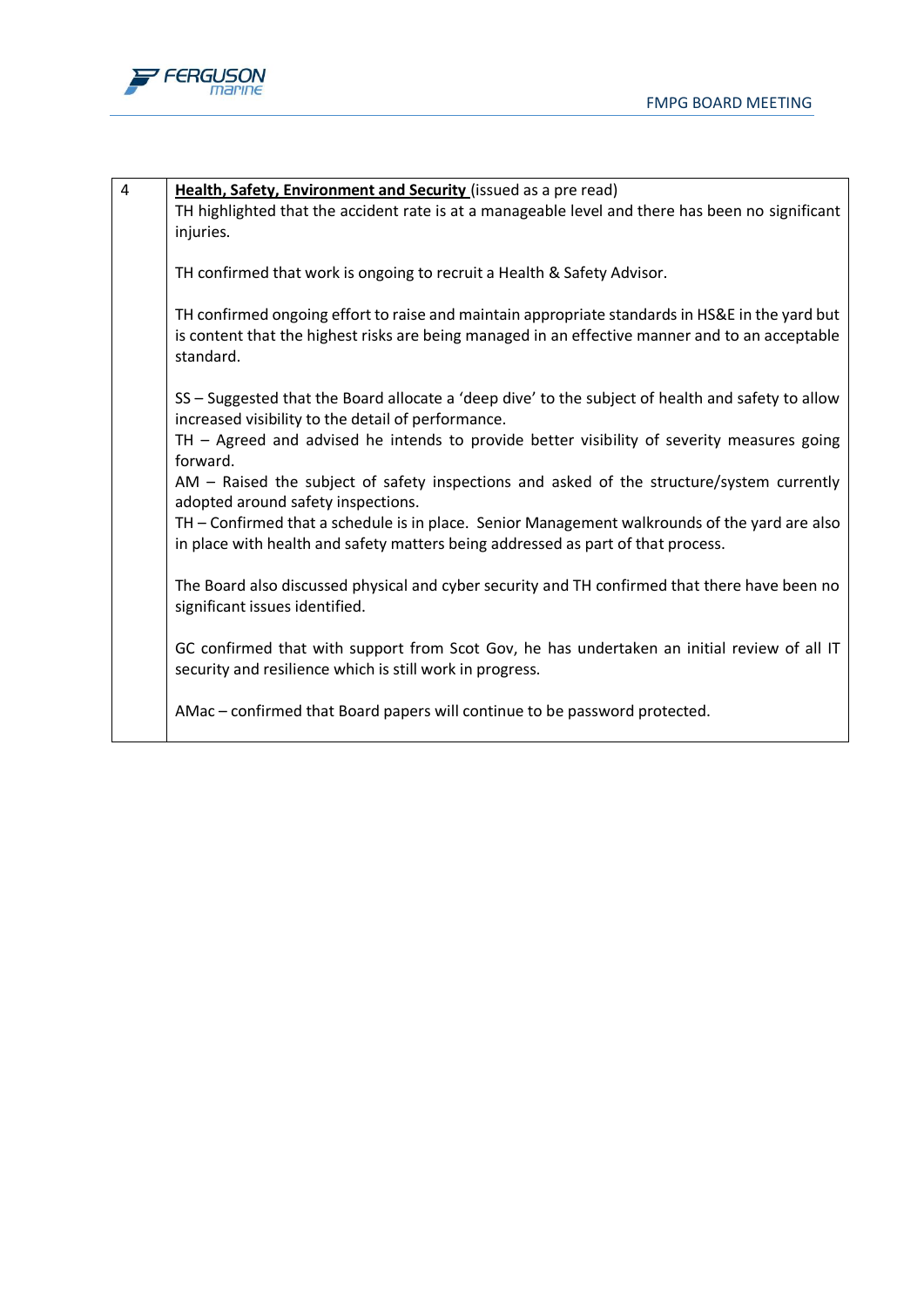

| 5 | Turnaround Director's Report (issued as a pre read)<br>TH confirmed that there was no significant material change since issuing the pre read but wanted                                                                                                                                                                                                                                                                                                                                           |
|---|---------------------------------------------------------------------------------------------------------------------------------------------------------------------------------------------------------------------------------------------------------------------------------------------------------------------------------------------------------------------------------------------------------------------------------------------------------------------------------------------------|
|   | to highlight:                                                                                                                                                                                                                                                                                                                                                                                                                                                                                     |
|   | Inventory checking - anticipated that this will take several months and until full analysis has                                                                                                                                                                                                                                                                                                                                                                                                   |
|   | taken place, the outcome remains high risk.                                                                                                                                                                                                                                                                                                                                                                                                                                                       |
|   | AJ - requested further discussion around the transition to a different vessel systems provider.<br>TH - confirmed that he and Ian Latham (Programme Director) had been unable to conclude<br>successful negotiations with initial identified provider. Decision was then made to explore an<br>alternative provider. CMAL have confirmed their agreement with this new appointment.<br>SS - confirmed from his experience of working in this area that the proposed change is a positive<br>move. |
|   | Discussion around electrical systems competence in the yard was undertaken and TH confirmed<br>that it was a focus of the Head of Engineering to develop internal competence in this area.                                                                                                                                                                                                                                                                                                        |
|   | AJ – requested further discussion around the alignment issues of 802.                                                                                                                                                                                                                                                                                                                                                                                                                             |
|   | TH - the issue has only recently emerged whereby there is deck misalignment at the bow of 802<br>and will require significant rework to resolve.                                                                                                                                                                                                                                                                                                                                                  |
|   | There was further discussion relating to steel works and the need to explore future options for<br>plating. The Board agreed that this would be explored going forward.                                                                                                                                                                                                                                                                                                                           |
|   | JH - requested more information relating to the bow of 801 and the PR sensitivity around this.<br>TH - elaborated on his comments issued as part of the pre read and advised that arrangements<br>are in hand to proactively address PR messaging around this.                                                                                                                                                                                                                                    |
|   | JH - made an observation around the company's system and reporting mechanism and would<br>like better visibility of detailed progress reports.<br>TH - agreed that this is a shared aspiration and associated work is being progressed.                                                                                                                                                                                                                                                           |
|   |                                                                                                                                                                                                                                                                                                                                                                                                                                                                                                   |
|   | SS - requested clarity on the future work pipeline of FMPG.<br>TH - clarified the opportunities currently active in the market and within FMPG's capacity.                                                                                                                                                                                                                                                                                                                                        |
|   | AMac – confirmed that the funding mechanism is still work in progress and has arranged for a<br>presentation on same to the September Board meeting.                                                                                                                                                                                                                                                                                                                                              |
| 6 | Finance Update (issued as a pre read)<br>GC took the Board through the Finance presentation incorporating key budget assumptions,<br>internal finance organisational structure, current issues and actions going forward and clarified<br>detail as required.                                                                                                                                                                                                                                     |
|   | AMac decided to bring the following AOB into discussion - appointment of auditors<br>The Executive tabled a recommendation for the appointment of Grant Thornton as auditors. The<br>proposal was accepted and passed by the Board.                                                                                                                                                                                                                                                               |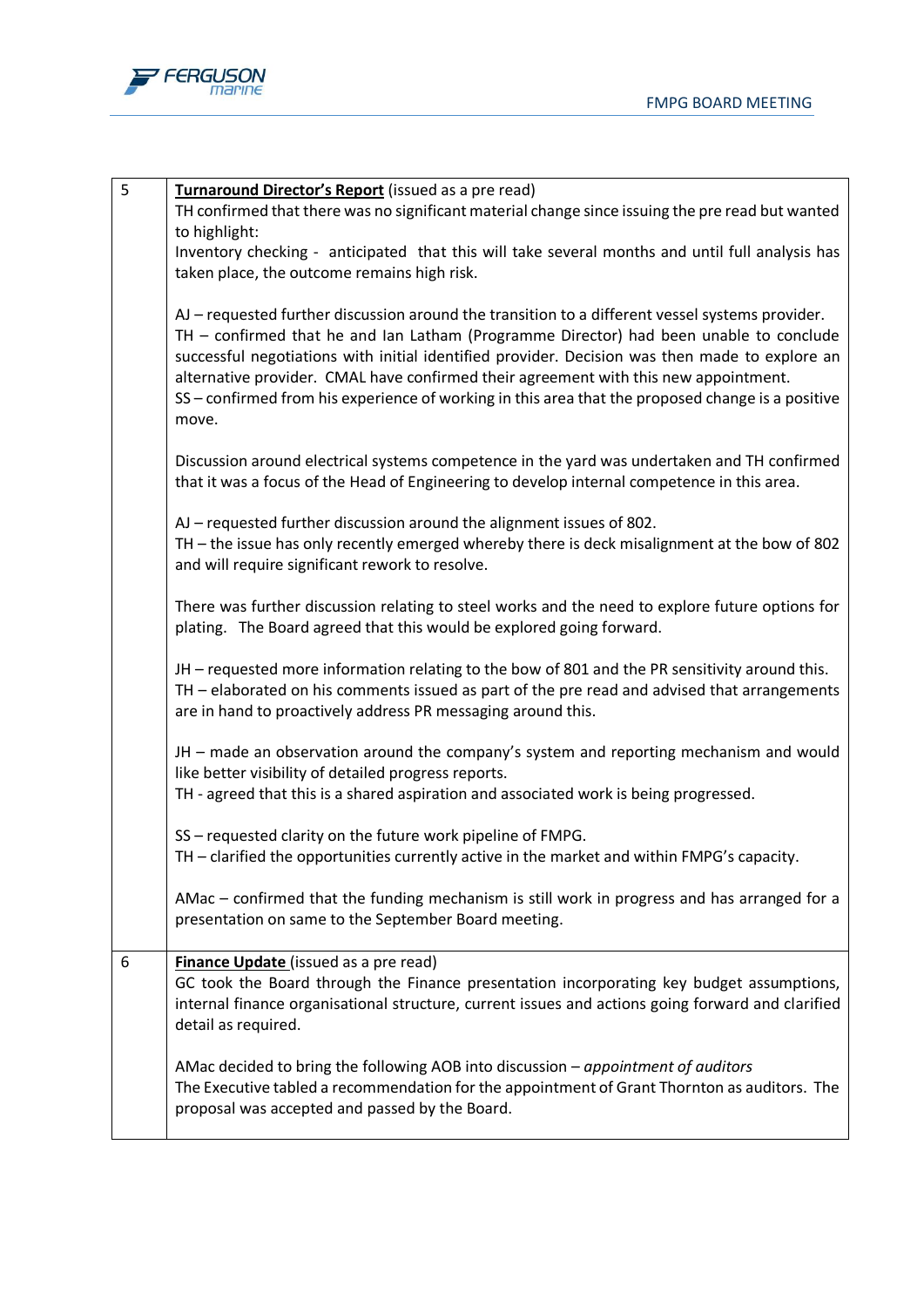

| $\overline{7}$ | <b>Register of Interests</b>                                                                                                                                                                       |
|----------------|----------------------------------------------------------------------------------------------------------------------------------------------------------------------------------------------------|
|                | AMac requested that Board members advise any other business interests to VL who will record                                                                                                        |
|                | those in a Register of Interests.                                                                                                                                                                  |
|                |                                                                                                                                                                                                    |
| 8              | <b>Establishment and Appointment to Sub-Committees</b>                                                                                                                                             |
|                | AMac proposed the creation of the following sub-committee:                                                                                                                                         |
|                |                                                                                                                                                                                                    |
|                | Audit & Risk Committee<br>(a)                                                                                                                                                                      |
|                | AMac proposed that RMac, AM and AL form this committee.                                                                                                                                            |
|                | <b>Remuneration Committee</b><br>(b)                                                                                                                                                               |
|                | AMac proposed that SS, JH and AMac form this committee.                                                                                                                                            |
|                |                                                                                                                                                                                                    |
|                | The Board accepted the proposals put forward in relation to the two committees.                                                                                                                    |
|                |                                                                                                                                                                                                    |
|                | There will also be FMPG Executive representation on both committees as appropriate to purpose                                                                                                      |
|                | and as provided for in Terms of Reference (ToR). AMac to circulate draft ToR for both committees                                                                                                   |
|                | for consideration.                                                                                                                                                                                 |
|                |                                                                                                                                                                                                    |
| 9              | Workforce Access to Board - preliminary discussion (issued as a pre read)                                                                                                                          |
|                | SW joined this discussion.                                                                                                                                                                         |
|                | AMac asked for members to provide their views on Board/Workforce engagement. The group                                                                                                             |
|                | discussed different approaches and agreed the need for effective communication.                                                                                                                    |
|                |                                                                                                                                                                                                    |
|                | SW updated the members with her observations since joining the business and supported the                                                                                                          |
|                | requirement for an effective communications interface.                                                                                                                                             |
|                |                                                                                                                                                                                                    |
|                | Following discussion, the Board agreed that TH and SW will summarise the workforce                                                                                                                 |
|                | engagement structure and circulate ToR to all members for review.                                                                                                                                  |
| 10             |                                                                                                                                                                                                    |
|                | 'Deep Dive' Review Programme - consider future programme of topics/use of meeting date<br>If permitted, it was agreed that the 'deep dive' on 20 <sup>th</sup> August will be a visit to the yard. |
|                |                                                                                                                                                                                                    |
|                | AMac asked if any of the attendees had any burning issues which they would like to be addressed                                                                                                    |
|                | as a 'deep dive' and that they send any suggested priorities to him for collation/consideration.                                                                                                   |
|                |                                                                                                                                                                                                    |
| 11             | <b>Scottish Government/FMPG Framework Document (Draft)</b>                                                                                                                                         |
|                | AMac circulated the most recent version of the Framework Agreement for review and asked for                                                                                                        |
|                | feedback on significant material matters to be provided. CS advised that the finalised Framework                                                                                                   |
|                | Agreement needs to be submitted to public body authority followed by CabSec by the end of                                                                                                          |
|                | August for formal approval.                                                                                                                                                                        |
|                |                                                                                                                                                                                                    |